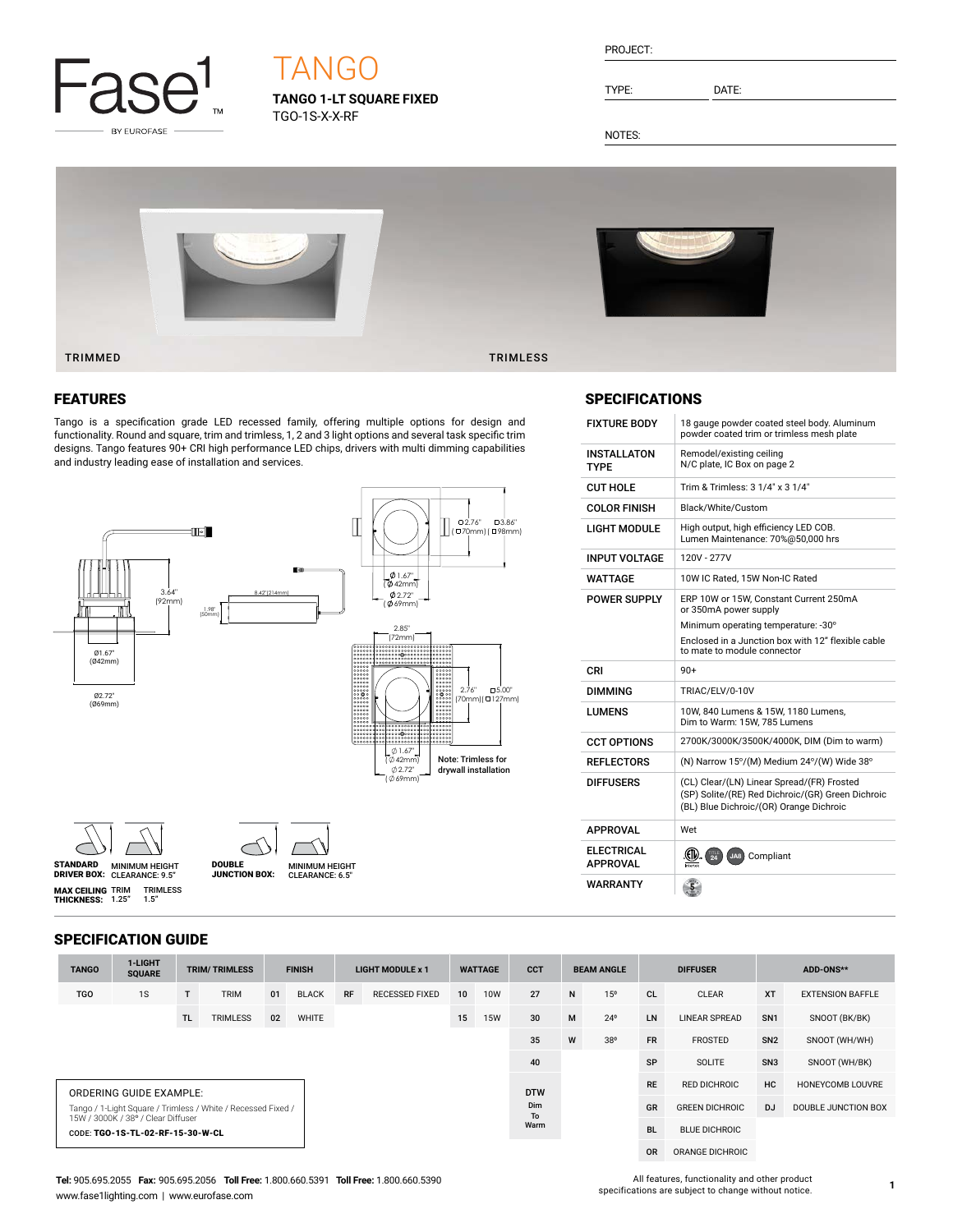

## TANGO

**TANGO 1-LT SQUARE FIXED** TGO-1S-X-X-RF

#### REFLECTOR OPTIONS ADD-ONS



#### DIFFUSER OPTIONS





**SNOOT** (White ext/Black int) **(SN3)**



(Black ext/int) **(SN1)**



**(SN2)**



**HONEYCOMB LOUVRE** (Black ext/int) **(HC)**

**DOUBLE JUNCTION BOX** (Shallow Ceiling Application) **(DJ)**

#### NEW CONSTRUCTION PLATES + IC BOXES



#### DRIVERS

- Compatible with TRIAC (forward-phase or leading-edge) ELV (reverse-phase or trailing edge) and 0-10V dimmers.
- ESSxxxW models: TRIAC and ELV dimming only at 120 Vac
- ESSxxxW models: ELV dimming only at 230 Vac
- 90° C maximum case hot spot temperature
- Class 2 power supply
- Lifetime: 50,000 hours at 70° case hot spot temperature (some models have a higher lifetime)
- IP64-rated (IP66 for ESST) case with silicone-based potting
- Protections: Output open load, over-current and short-circuit (hiccup), and over-temperature with auto recovery.
- Conducted and radiated EMI: Compliant with FCC CFR Title 47 Part 15 Class B (120 Vac) and Class A (277 Vac), and EN55015 (CISPR 15) at 220, 230, and 240 Vac.
- Complies with ENERGY STAR®, DLC (DesignLight Consortium®) and CA Title 24 technical requirements
- Worldwide safety approvals